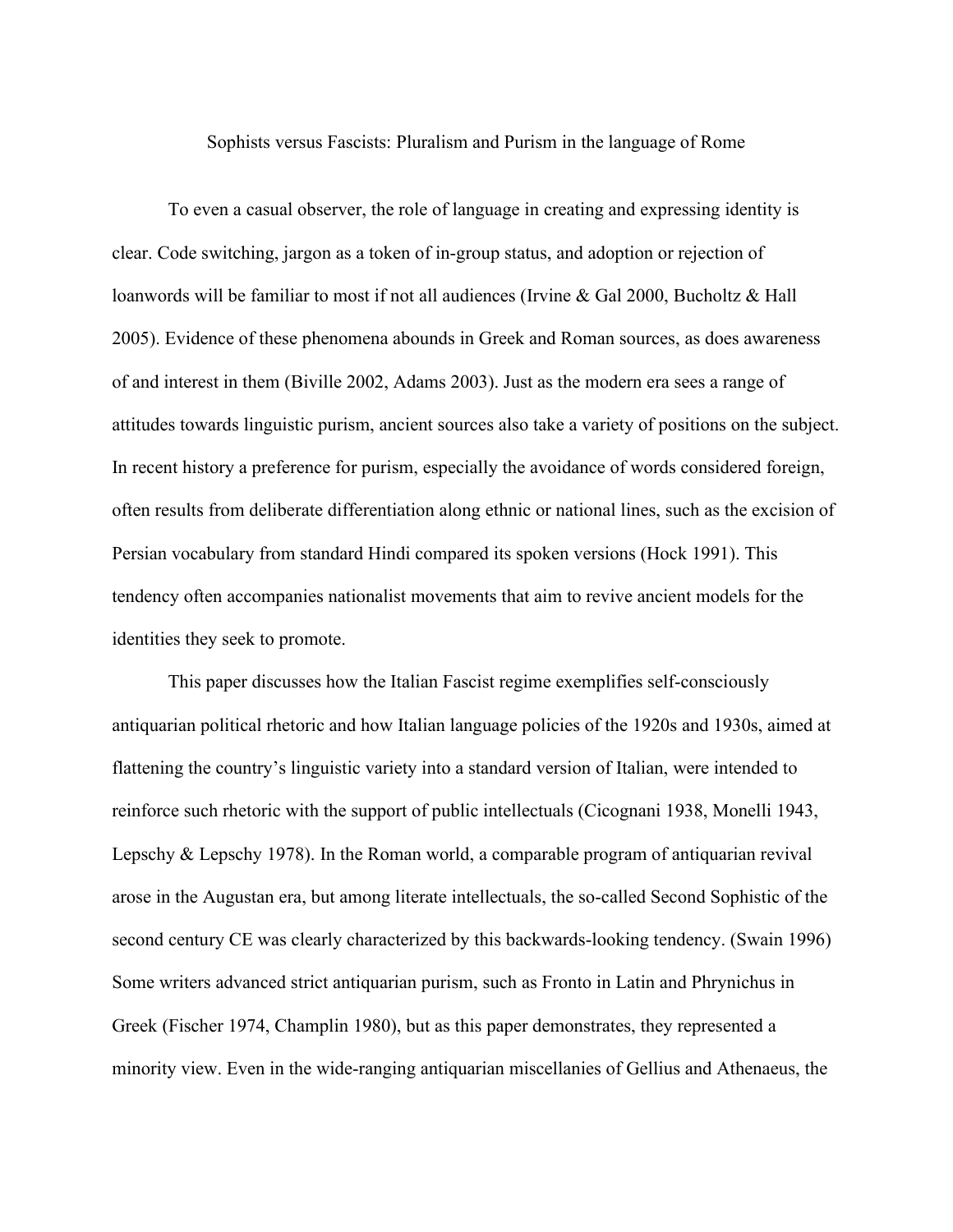linguistic exchange between Greek and Latin is often not only accepted but welcomed. (Braund 2000, Garcea & Lomanito 2004) Puritanical linguists are mocked by both authors for possessing lack of expertise or imagination, and revival of the past need not supplant the present.

This paper argues that, while in the modern era the Fascist ideology of ancient Roman identity regarded linguistic purity as a central pillar, the prevailing sentiment among the elite ancient Romans, whose culture this ideology sought to emulate, was instead a pluralistic one. It concludes that effectively countering nationalist rhetoric predicated upon the authority granted uncritically to ancient cultural traditions requires a rigorous and intellectually honest engagement with the ancient sources. An accurate assessment and transmission of Roman intellectual attitudes towards language, this paper proposes, can play an integral role in exposing the inherent falsehood of a Fascist agenda that lays superficial claim to Roman cultural heritage.

## Bibliography

- Adams, J.N. *Bilingualism and the Latin Language*. Cambridge: Cambridge University Press, 2003.
- Anderson, G. "Athenaeus: the Sophistic environment." *ANRW* 34.3 (1997): 2173-2185.
- Baldwin, B. "Athenaeus and his Work." *Acta Classica* 19 (1976): 21-42.
- Biville, F. "The Graeco-Romans and Graeco-Latin," in J.N. Adams, M. Janse, and S. Swain (eds.) *Bilingualism in Ancient Society: Language Contact and the Written Text*, 78-102. Oxford: Oxford University Press, 2002.

Champlin, E. *Fronto and Antonine Rome.* Cambridge (Mass.): Harvard University Press, 1980.

- Cicognani, B. "Abolizione del 'Lei'". *Corriere della Sera* [Rome], 15 Jan. 1938, p. 3. *Archivio Corriere della Sera.*
- Braund, D. "Learning, Luxury and Empire: Athenaeus' Roman Patron." In D. Braund and J. Wilkins (Eds.) *Athenaeus and his World: Reading Greek Culture in the Roman Empire*, 3-22. Exeter: University of Exeter Press, 2000.
- Demartini, S. *"Dal dialetto alla lingua" negli anni Venti del Novocento. Una collana scolastica da riscoprire. Letteratura e Dialetti* 3 (2010): 63-80.